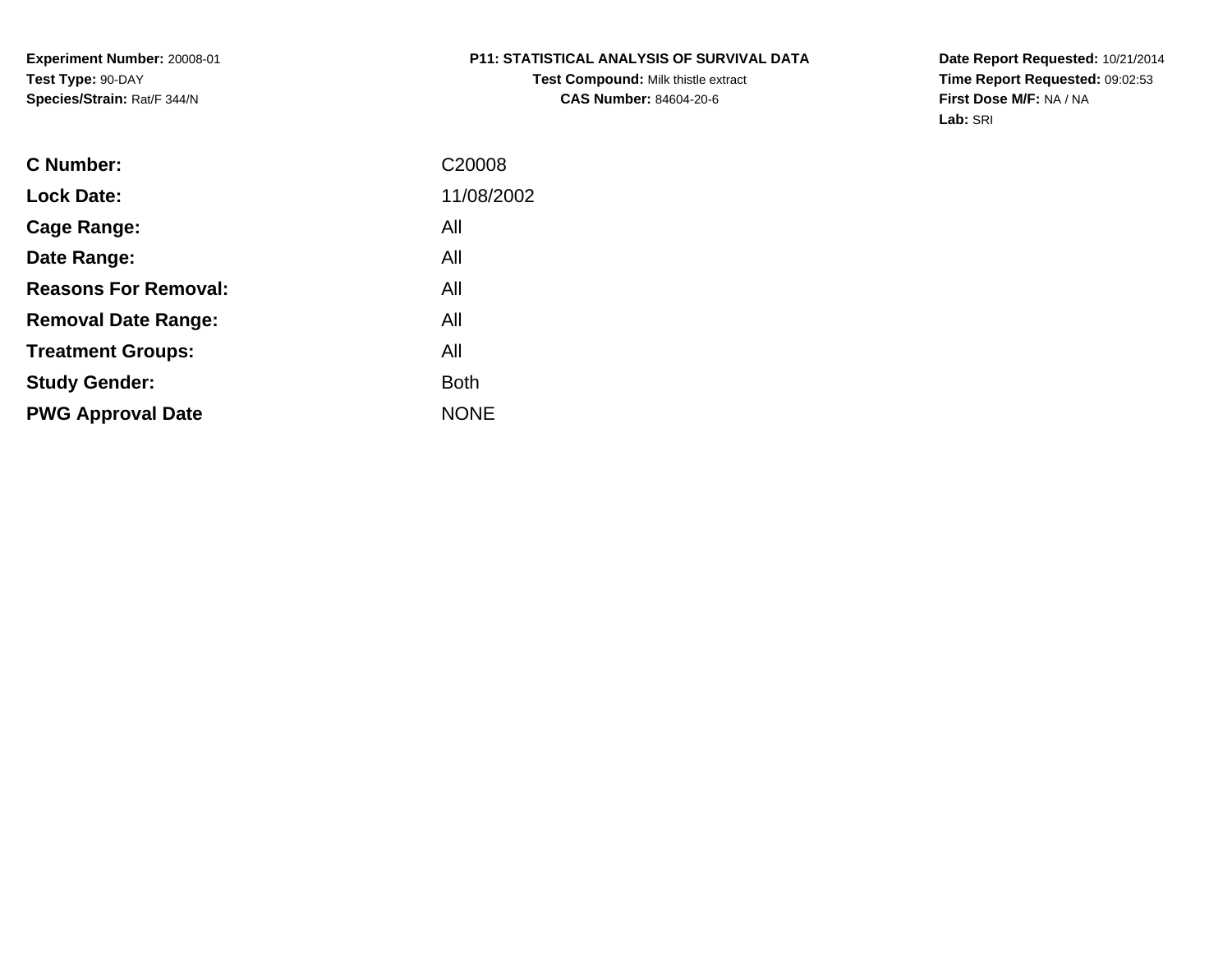**Test Compound:** Milk thistle extract**CAS Number:** 84604-20-6

**Date Report Requested:** 10/21/2014**Time Report Requested:** 09:02:53**First Dose M/F:** NA / NA**Lab:** SRI

#### **Male RAT FIRST TERMINAL SACRIFICE AT 93 DAYSINDIVIDUAL SURVIVAL TIMES (DAYS)**

|                              |                     | INDIVIDUAL SURVIVAL TIMES (DAYS) |                    |  |
|------------------------------|---------------------|----------------------------------|--------------------|--|
| <b>PPM</b><br>$DOSE = 0$     |                     |                                  |                    |  |
| <b>TOTAL 10</b>              | UNCENSORED DEATHS 0 | CENSORED DEATHS 0                | <b>TERMINAL 10</b> |  |
| UNCENSORED DEATH DAYS        |                     |                                  |                    |  |
| none                         |                     |                                  |                    |  |
| <b>CENSORED DEATH DAYS</b>   |                     |                                  |                    |  |
| none                         |                     |                                  |                    |  |
| $DOSE = 3125$ PPM            |                     |                                  |                    |  |
| <b>TOTAL 10</b>              | UNCENSORED DEATHS 0 | CENSORED DEATHS 0                | <b>TERMINAL 10</b> |  |
| UNCENSORED DEATH DAYS        |                     |                                  |                    |  |
| none                         |                     |                                  |                    |  |
| <b>CENSORED DEATH DAYS</b>   |                     |                                  |                    |  |
| none                         |                     |                                  |                    |  |
| $DOSE = 6250$<br><b>PPM</b>  |                     |                                  |                    |  |
| <b>TOTAL 10</b>              | UNCENSORED DEATHS 0 | CENSORED DEATHS 0                | <b>TERMINAL 10</b> |  |
| <b>UNCENSORED DEATH DAYS</b> |                     |                                  |                    |  |
| none                         |                     |                                  |                    |  |
| <b>CENSORED DEATH DAYS</b>   |                     |                                  |                    |  |
| none                         |                     |                                  |                    |  |
| $DOSE = 12500$ PPM           |                     |                                  |                    |  |
| TOTAL 10                     | UNCENSORED DEATHS 0 | <b>CENSORED DEATHS 0</b>         | <b>TERMINAL 10</b> |  |
| <b>UNCENSORED DEATH DAYS</b> |                     |                                  |                    |  |
| none                         |                     |                                  |                    |  |
| <b>CENSORED DEATH DAYS</b>   |                     |                                  |                    |  |
| none                         |                     |                                  |                    |  |
|                              |                     |                                  |                    |  |

(A) FIRST TERMINAL SACRIFICE

(B) THE FIRST ENTRY IS THE TREND TEST (TARONE, 1975) RESULT. SUBSEQUENT ENTRIES ARE THE RESULTS OF PAIRWISE TESTS (COX, 1972). NEGATIVE TRENDS ARE INDICATED BY "N".

(C) MEAN OF ALL UNCENSORED DEATHS PRIOR TO TERMINAL SACRIFICE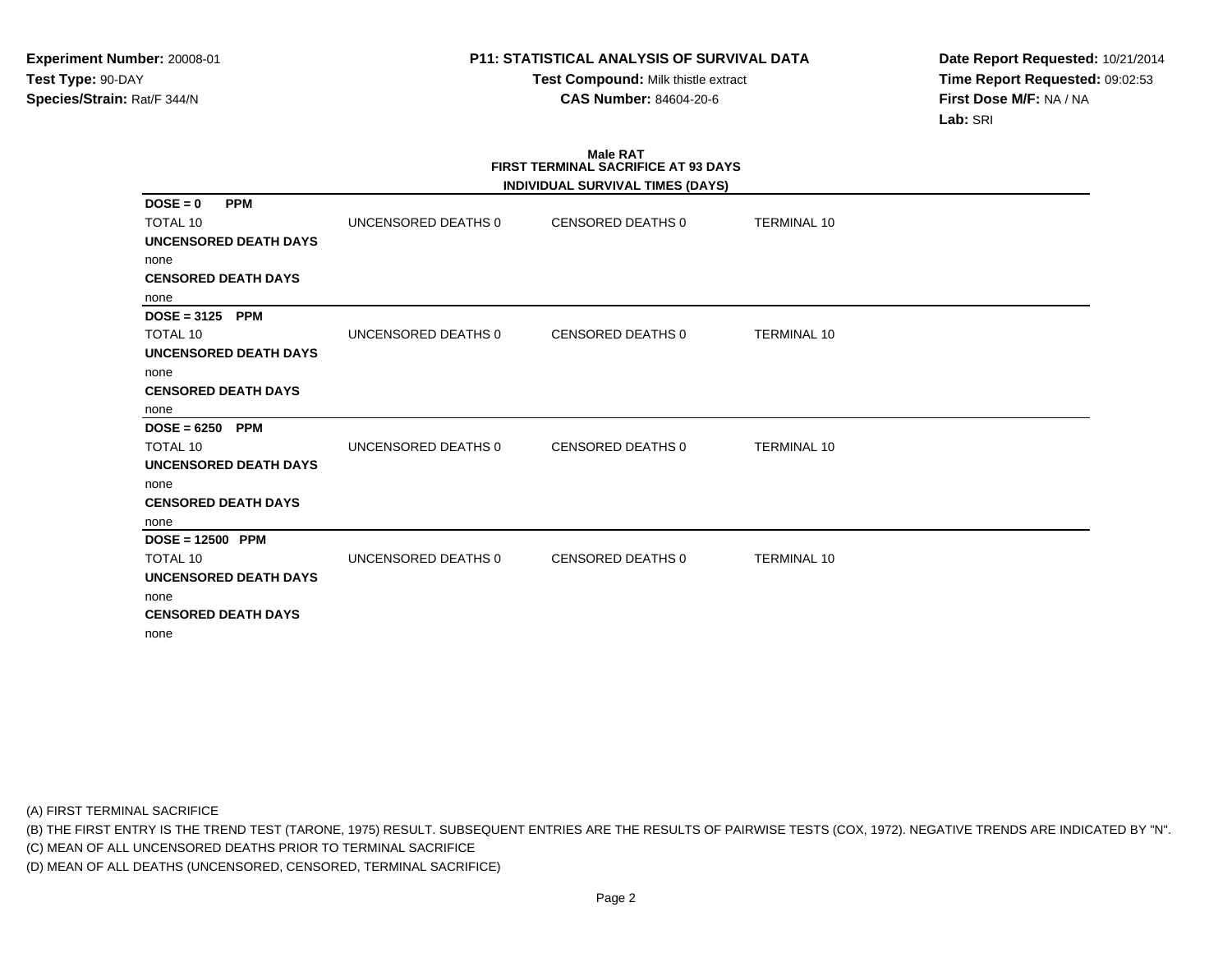**Test Compound:** Milk thistle extract**CAS Number:** 84604-20-6

**Date Report Requested:** 10/21/2014**Time Report Requested:** 09:02:53**First Dose M/F:** NA / NA**Lab:** SRI

### **Male RAT FIRST TERMINAL SACRIFICE AT 93 DAYSINDIVIDUAL SURVIVAL TIMES (DAYS)**

| $DOSE = 25000$ PPM         |                     |                   |                    |
|----------------------------|---------------------|-------------------|--------------------|
| TOTAL 10                   | UNCENSORED DEATHS 0 | CENSORED DEATHS 0 | <b>TERMINAL 10</b> |
| UNCENSORED DEATH DAYS      |                     |                   |                    |
| none                       |                     |                   |                    |
| <b>CENSORED DEATH DAYS</b> |                     |                   |                    |
| none                       |                     |                   |                    |
| $DOSE = 50000$ PPM         |                     |                   |                    |
| TOTAL 10                   | UNCENSORED DEATHS 0 | CENSORED DEATHS 0 | <b>TERMINAL 10</b> |
| UNCENSORED DEATH DAYS      |                     |                   |                    |
| none                       |                     |                   |                    |
| <b>CENSORED DEATH DAYS</b> |                     |                   |                    |
| none                       |                     |                   |                    |

(A) FIRST TERMINAL SACRIFICE

(B) THE FIRST ENTRY IS THE TREND TEST (TARONE, 1975) RESULT. SUBSEQUENT ENTRIES ARE THE RESULTS OF PAIRWISE TESTS (COX, 1972). NEGATIVE TRENDS ARE INDICATED BY "N".

(C) MEAN OF ALL UNCENSORED DEATHS PRIOR TO TERMINAL SACRIFICE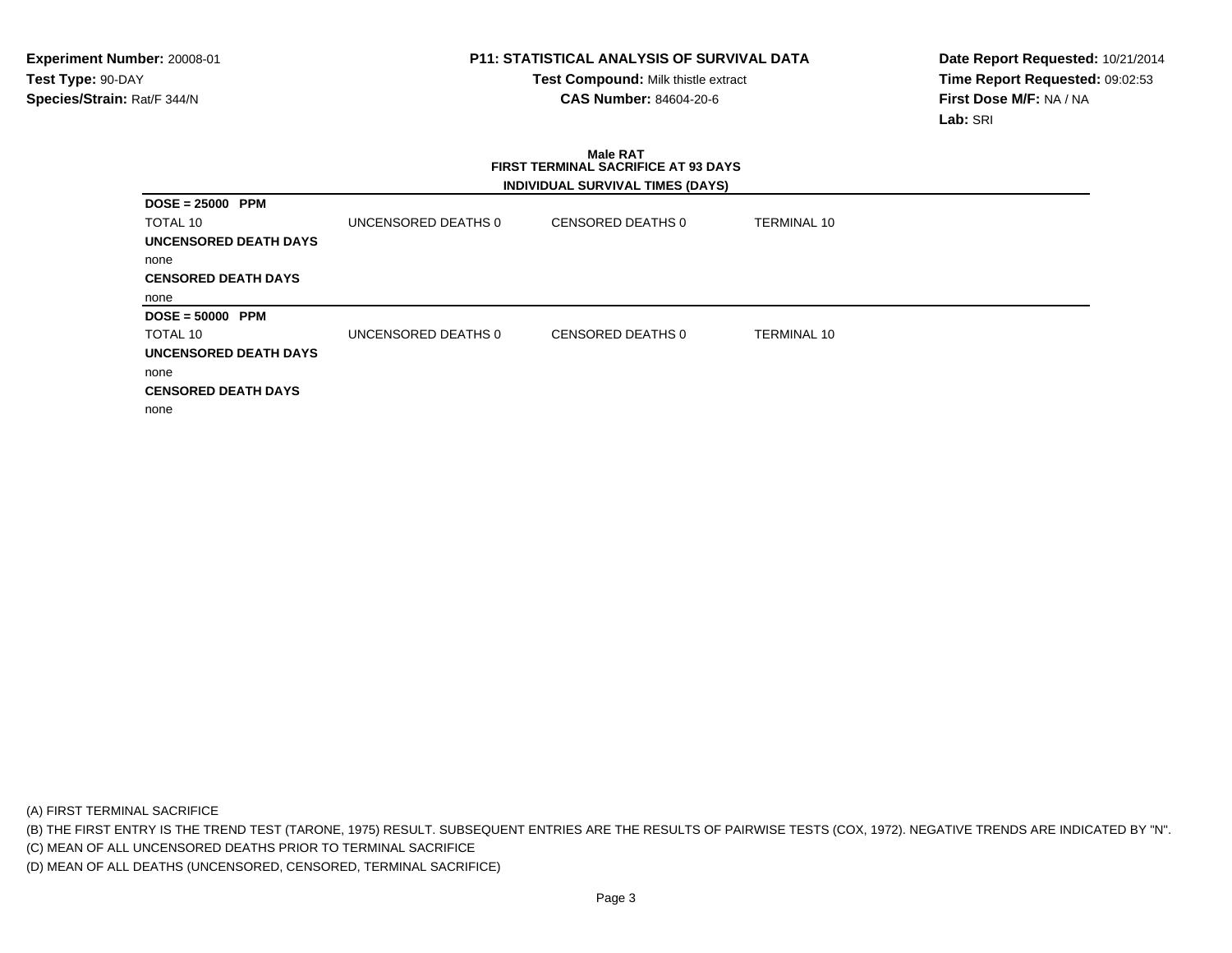**Test Compound:** Milk thistle extract

**CAS Number:** 84604-20-6

**Date Report Requested:** 10/21/2014**Time Report Requested:** 09:02:53**First Dose M/F:** NA / NA**Lab:** SRI

### **Male RATFIRST TERMINAL SACRIFICE AT 93 DAYS**

## **KAPLAN-MEIER SURVIVAL PROBABILITY ESTIMATES (%)**

| <b>DOSE</b>                |       |       |       |       |       | TIME (DAYS) |       |       |       |       |
|----------------------------|-------|-------|-------|-------|-------|-------------|-------|-------|-------|-------|
|                            | 10    | 20    | 30    | 40    | 50    | 60          | 70    | 80    | 90    | 93(A) |
| <b>PPM</b><br>$\mathbf{0}$ | 100.0 | 100.0 | 100.0 | 100.0 | 100.0 | 100.0       | 100.0 | 100.0 | 100.0 | 100.0 |
| 3125 PPM                   | 100.0 | 100.0 | 100.0 | 100.0 | 100.0 | 100.0       | 100.0 | 100.0 | 100.0 | 100.0 |
| 6250 PPM                   | 100.0 | 100.0 | 100.0 | 100.0 | 100.0 | 100.0       | 100.0 | 100.0 | 100.0 | 100.0 |
| 12500 PPM                  | 100.0 | 100.0 | 100.0 | 100.0 | 100.0 | 100.0       | 100.0 | 100.0 | 100.0 | 100.0 |
| 25000 PPM                  | 100.0 | 100.0 | 100.0 | 100.0 | 100.0 | 100.0       | 100.0 | 100.0 | 100.0 | 100.0 |
| 50000 PPM                  | 100.0 | 100.0 | 100.0 | 100.0 | 100.0 | 100.0       | 100.0 | 100.0 | 100.0 | 100.0 |
|                            |       |       |       |       |       |             |       |       |       |       |

(A) FIRST TERMINAL SACRIFICE

(B) THE FIRST ENTRY IS THE TREND TEST (TARONE, 1975) RESULT. SUBSEQUENT ENTRIES ARE THE RESULTS OF PAIRWISE TESTS (COX, 1972). NEGATIVE TRENDS ARE INDICATED BY "N".

(C) MEAN OF ALL UNCENSORED DEATHS PRIOR TO TERMINAL SACRIFICE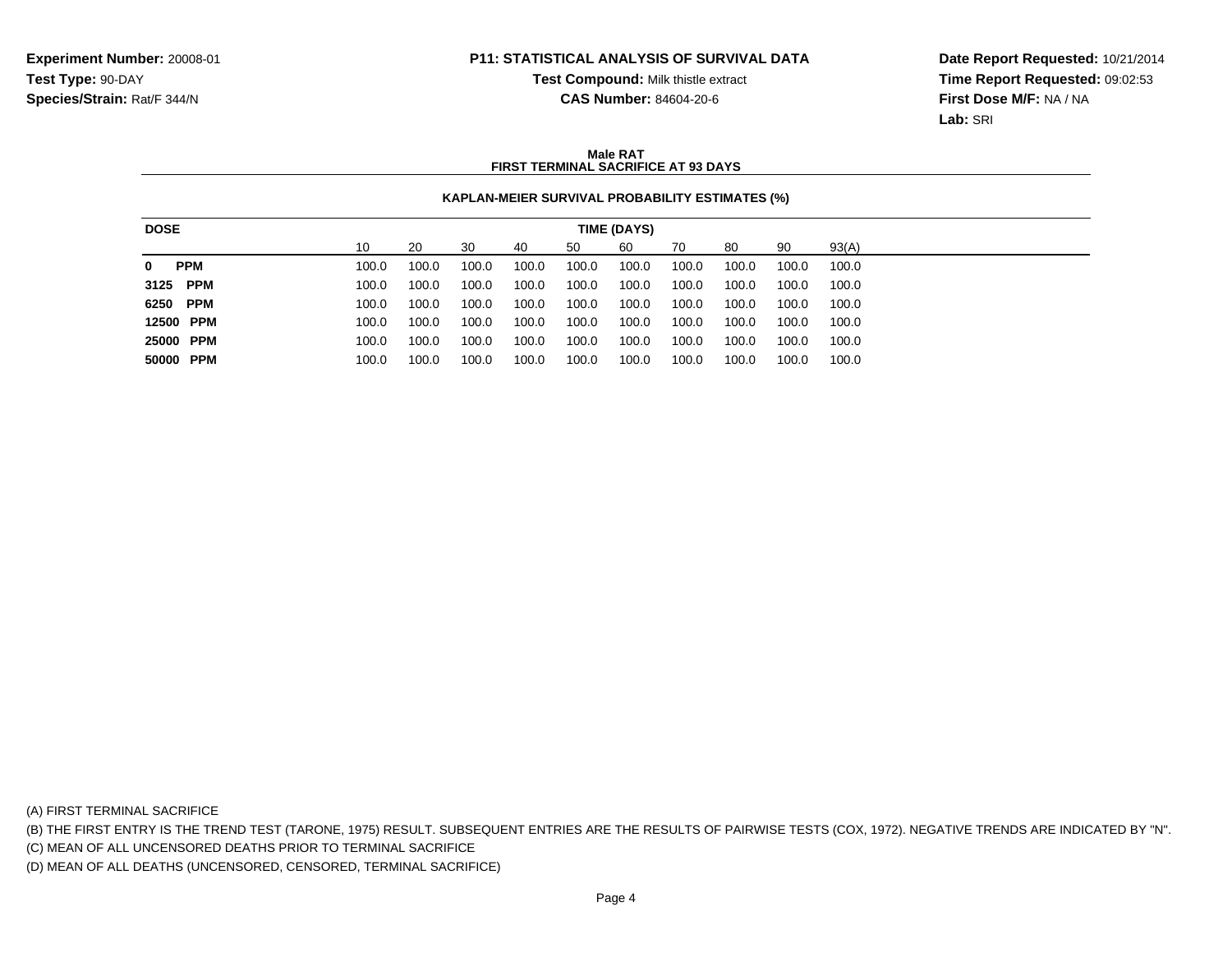**Test Compound:** Milk thistle extract**CAS Number:** 84604-20-6

**Date Report Requested:** 10/21/2014**Time Report Requested:** 09:02:53**First Dose M/F:** NA / NA**Lab:** SRI

### **Male RATFIRST TERMINAL SACRIFICE AT 93 DAYS**

### **SURVIVAL SUMMARY STATISTICS**

| <b>DOSE</b>                           | <b>PPM</b><br>0   | 3125 PPM                                                                                                                                                                                                                                                                                                                                                                                                                                                                               | 6250 PPM | 12500 PPM |  |
|---------------------------------------|-------------------|----------------------------------------------------------------------------------------------------------------------------------------------------------------------------------------------------------------------------------------------------------------------------------------------------------------------------------------------------------------------------------------------------------------------------------------------------------------------------------------|----------|-----------|--|
| SURVIVAL AT END OF STUDY              | 100.0%            | 100.0%                                                                                                                                                                                                                                                                                                                                                                                                                                                                                 | 100.0%   | 100.0%    |  |
| (KAPLAN-MEIER)                        |                   |                                                                                                                                                                                                                                                                                                                                                                                                                                                                                        |          |           |  |
| <b>SIGNIFICANCE (B)</b>               | $\cdots$          | $\begin{array}{cccccccccccccc} \multicolumn{2}{c}{} & \multicolumn{2}{c}{} & \multicolumn{2}{c}{} & \multicolumn{2}{c}{} & \multicolumn{2}{c}{} & \multicolumn{2}{c}{} & \multicolumn{2}{c}{} & \multicolumn{2}{c}{} & \multicolumn{2}{c}{} & \multicolumn{2}{c}{} & \multicolumn{2}{c}{} & \multicolumn{2}{c}{} & \multicolumn{2}{c}{} & \multicolumn{2}{c}{} & \multicolumn{2}{c}{} & \multicolumn{2}{c}{} & \multicolumn{2}{c}{} & \multicolumn{2}{c}{} & \multicolumn{2}{c}{} & \$ | $\cdots$ | $\cdots$  |  |
| (LIFE TABLE)                          |                   |                                                                                                                                                                                                                                                                                                                                                                                                                                                                                        |          |           |  |
| <b>MEAN DAY OF NATURAL DEATHS (C)</b> |                   |                                                                                                                                                                                                                                                                                                                                                                                                                                                                                        |          |           |  |
| (STANDARD ERROR)                      | $\left( .\right)$ |                                                                                                                                                                                                                                                                                                                                                                                                                                                                                        | (.)      | (.)       |  |
| <b>MEAN LIFE SPAN (D)</b>             | 93.0              | 93.0                                                                                                                                                                                                                                                                                                                                                                                                                                                                                   | 93.0     | 93.0      |  |
| (STANDARD ERROR)                      | (0.0)             | (0.0)                                                                                                                                                                                                                                                                                                                                                                                                                                                                                  | (0.0)    | (0.0)     |  |

(A) FIRST TERMINAL SACRIFICE

(B) THE FIRST ENTRY IS THE TREND TEST (TARONE, 1975) RESULT. SUBSEQUENT ENTRIES ARE THE RESULTS OF PAIRWISE TESTS (COX, 1972). NEGATIVE TRENDS ARE INDICATED BY "N".

(C) MEAN OF ALL UNCENSORED DEATHS PRIOR TO TERMINAL SACRIFICE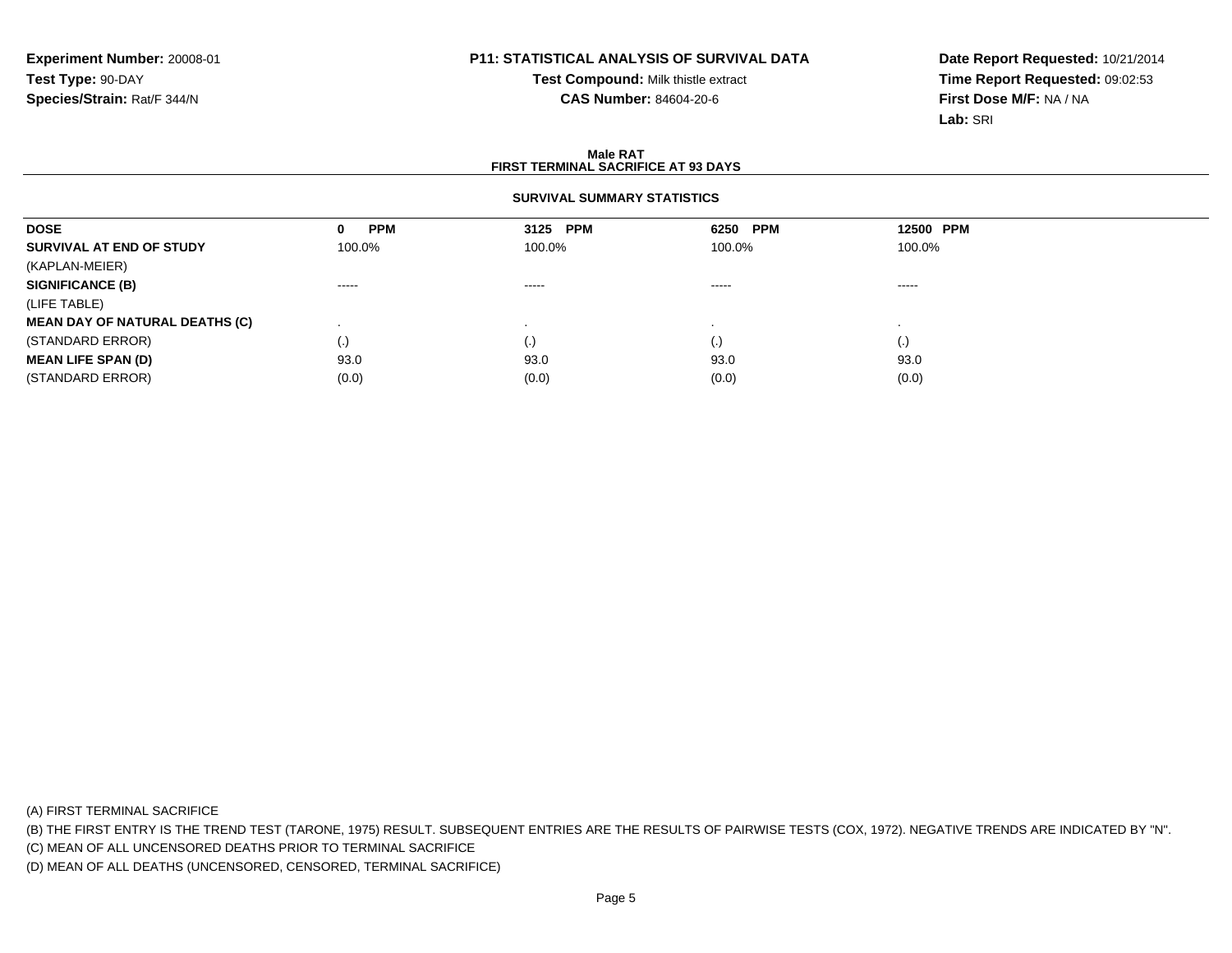**Test Compound:** Milk thistle extract**CAS Number:** 84604-20-6

**Date Report Requested:** 10/21/2014**Time Report Requested:** 09:02:53**First Dose M/F:** NA / NA**Lab:** SRI

### **Male RATFIRST TERMINAL SACRIFICE AT 93 DAYS**

## **SURVIVAL SUMMARY STATISTICS**

| <b>DOSE</b>                           | 25000 PPM                                                                                                                                                                                                                                                                                                                                                                                                                                                                              | 50000 PPM                                                                                                                                                                                                                                                                                                                                                                                                                                                                              |
|---------------------------------------|----------------------------------------------------------------------------------------------------------------------------------------------------------------------------------------------------------------------------------------------------------------------------------------------------------------------------------------------------------------------------------------------------------------------------------------------------------------------------------------|----------------------------------------------------------------------------------------------------------------------------------------------------------------------------------------------------------------------------------------------------------------------------------------------------------------------------------------------------------------------------------------------------------------------------------------------------------------------------------------|
| SURVIVAL AT END OF STUDY              | 100.0%                                                                                                                                                                                                                                                                                                                                                                                                                                                                                 | 100.0%                                                                                                                                                                                                                                                                                                                                                                                                                                                                                 |
| (KAPLAN-MEIER)                        |                                                                                                                                                                                                                                                                                                                                                                                                                                                                                        |                                                                                                                                                                                                                                                                                                                                                                                                                                                                                        |
| <b>SIGNIFICANCE (B)</b>               | $\begin{array}{cccccccccccccc} \multicolumn{2}{c}{} & \multicolumn{2}{c}{} & \multicolumn{2}{c}{} & \multicolumn{2}{c}{} & \multicolumn{2}{c}{} & \multicolumn{2}{c}{} & \multicolumn{2}{c}{} & \multicolumn{2}{c}{} & \multicolumn{2}{c}{} & \multicolumn{2}{c}{} & \multicolumn{2}{c}{} & \multicolumn{2}{c}{} & \multicolumn{2}{c}{} & \multicolumn{2}{c}{} & \multicolumn{2}{c}{} & \multicolumn{2}{c}{} & \multicolumn{2}{c}{} & \multicolumn{2}{c}{} & \multicolumn{2}{c}{} & \$ | $\begin{array}{cccccccccccccc} \multicolumn{2}{c}{} & \multicolumn{2}{c}{} & \multicolumn{2}{c}{} & \multicolumn{2}{c}{} & \multicolumn{2}{c}{} & \multicolumn{2}{c}{} & \multicolumn{2}{c}{} & \multicolumn{2}{c}{} & \multicolumn{2}{c}{} & \multicolumn{2}{c}{} & \multicolumn{2}{c}{} & \multicolumn{2}{c}{} & \multicolumn{2}{c}{} & \multicolumn{2}{c}{} & \multicolumn{2}{c}{} & \multicolumn{2}{c}{} & \multicolumn{2}{c}{} & \multicolumn{2}{c}{} & \multicolumn{2}{c}{} & \$ |
| (LIFE TABLE)                          |                                                                                                                                                                                                                                                                                                                                                                                                                                                                                        |                                                                                                                                                                                                                                                                                                                                                                                                                                                                                        |
| <b>MEAN DAY OF NATURAL DEATHS (C)</b> |                                                                                                                                                                                                                                                                                                                                                                                                                                                                                        |                                                                                                                                                                                                                                                                                                                                                                                                                                                                                        |
| (STANDARD ERROR)                      | (.)                                                                                                                                                                                                                                                                                                                                                                                                                                                                                    | $\left( . \right)$                                                                                                                                                                                                                                                                                                                                                                                                                                                                     |
| <b>MEAN LIFE SPAN (D)</b>             | 93.0                                                                                                                                                                                                                                                                                                                                                                                                                                                                                   | 93.0                                                                                                                                                                                                                                                                                                                                                                                                                                                                                   |
| (STANDARD ERROR)                      | (0.0)                                                                                                                                                                                                                                                                                                                                                                                                                                                                                  | (0.0)                                                                                                                                                                                                                                                                                                                                                                                                                                                                                  |

(A) FIRST TERMINAL SACRIFICE

(B) THE FIRST ENTRY IS THE TREND TEST (TARONE, 1975) RESULT. SUBSEQUENT ENTRIES ARE THE RESULTS OF PAIRWISE TESTS (COX, 1972). NEGATIVE TRENDS ARE INDICATED BY "N".

(C) MEAN OF ALL UNCENSORED DEATHS PRIOR TO TERMINAL SACRIFICE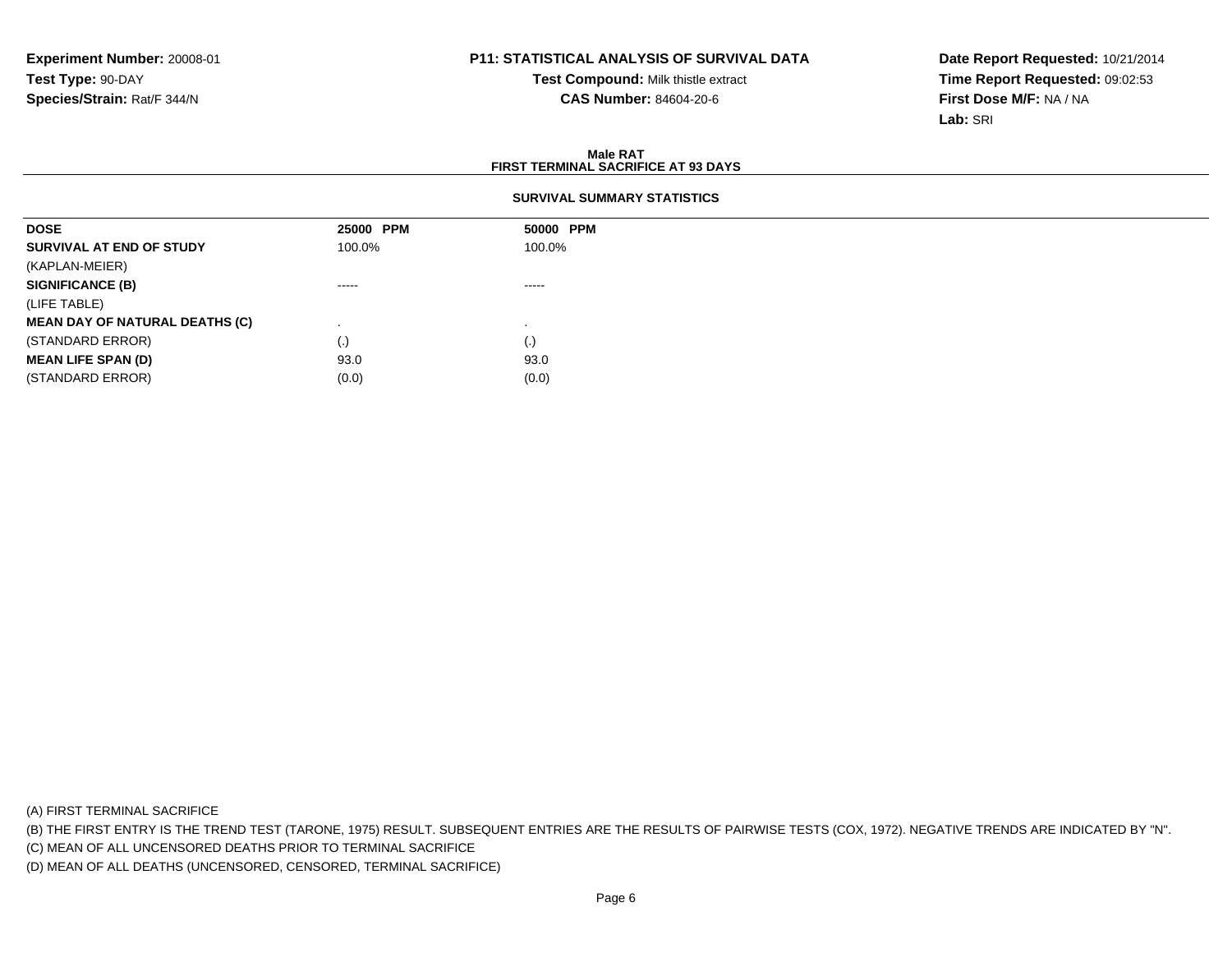**Test Compound:** Milk thistle extract**CAS Number:** 84604-20-6

**Date Report Requested:** 10/21/2014**Time Report Requested:** 09:02:53**First Dose M/F:** NA / NA**Lab:** SRI

### **Female RAT FIRST TERMINAL SACRIFICE AT 93 DAYSINDIVIDUAL SURVIVAL TIMES (DAYS)**

|                                             |                     | INDIVIDUAL SURVIVAL TIMES (DATS) |                    |  |
|---------------------------------------------|---------------------|----------------------------------|--------------------|--|
| $DOSE = 0$<br><b>PPM</b><br><b>TOTAL 10</b> | UNCENSORED DEATHS 0 | CENSORED DEATHS 0                | <b>TERMINAL 10</b> |  |
| <b>UNCENSORED DEATH DAYS</b>                |                     |                                  |                    |  |
| none                                        |                     |                                  |                    |  |
| <b>CENSORED DEATH DAYS</b>                  |                     |                                  |                    |  |
| none                                        |                     |                                  |                    |  |
| $DOSE = 3125$ PPM                           |                     |                                  |                    |  |
| <b>TOTAL 10</b>                             | UNCENSORED DEATHS 0 | CENSORED DEATHS 0                | <b>TERMINAL 10</b> |  |
| UNCENSORED DEATH DAYS                       |                     |                                  |                    |  |
| none                                        |                     |                                  |                    |  |
| <b>CENSORED DEATH DAYS</b>                  |                     |                                  |                    |  |
| none                                        |                     |                                  |                    |  |
| $DOSE = 6250$<br><b>PPM</b>                 |                     |                                  |                    |  |
| <b>TOTAL 10</b>                             | UNCENSORED DEATHS 0 | CENSORED DEATHS 0                | <b>TERMINAL 10</b> |  |
| UNCENSORED DEATH DAYS                       |                     |                                  |                    |  |
| none                                        |                     |                                  |                    |  |
| <b>CENSORED DEATH DAYS</b>                  |                     |                                  |                    |  |
| none                                        |                     |                                  |                    |  |
| $DOSE = 12500$ PPM                          |                     |                                  |                    |  |
| <b>TOTAL 10</b>                             | UNCENSORED DEATHS 0 | CENSORED DEATHS 0                | <b>TERMINAL 10</b> |  |
| <b>UNCENSORED DEATH DAYS</b>                |                     |                                  |                    |  |
| none                                        |                     |                                  |                    |  |
| <b>CENSORED DEATH DAYS</b>                  |                     |                                  |                    |  |
| none                                        |                     |                                  |                    |  |

(A) FIRST TERMINAL SACRIFICE

(B) THE FIRST ENTRY IS THE TREND TEST (TARONE, 1975) RESULT. SUBSEQUENT ENTRIES ARE THE RESULTS OF PAIRWISE TESTS (COX, 1972). NEGATIVE TRENDS ARE INDICATED BY "N".

(C) MEAN OF ALL UNCENSORED DEATHS PRIOR TO TERMINAL SACRIFICE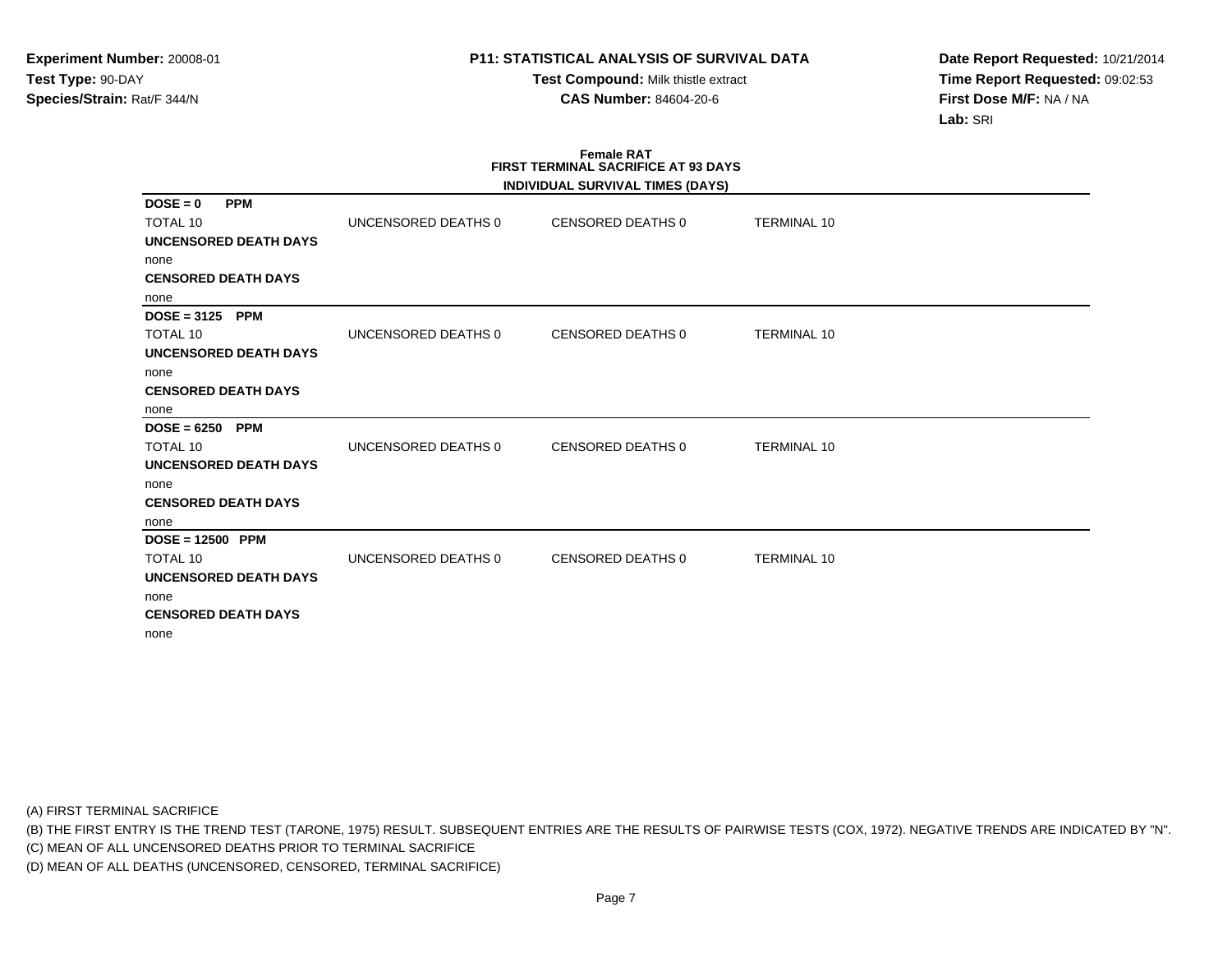**Test Compound:** Milk thistle extract**CAS Number:** 84604-20-6

**Date Report Requested:** 10/21/2014**Time Report Requested:** 09:02:53**First Dose M/F:** NA / NA**Lab:** SRI

# **Female RAT FIRST TERMINAL SACRIFICE AT 93 DAYSINDIVIDUAL SURVIVAL TIMES (DAYS)**

| $DOSE = 25000$ PPM         |                     |                   |                    |
|----------------------------|---------------------|-------------------|--------------------|
| TOTAL 10                   | UNCENSORED DEATHS 0 | CENSORED DEATHS 0 | TERMINAL 10        |
| UNCENSORED DEATH DAYS      |                     |                   |                    |
| none                       |                     |                   |                    |
| <b>CENSORED DEATH DAYS</b> |                     |                   |                    |
| none                       |                     |                   |                    |
|                            |                     |                   |                    |
| $DOSE = 50000$ PPM         |                     |                   |                    |
| TOTAL 10                   | UNCENSORED DEATHS 0 | CENSORED DEATHS 0 | <b>TERMINAL 10</b> |
| UNCENSORED DEATH DAYS      |                     |                   |                    |
| none                       |                     |                   |                    |
| <b>CENSORED DEATH DAYS</b> |                     |                   |                    |

(A) FIRST TERMINAL SACRIFICE

(B) THE FIRST ENTRY IS THE TREND TEST (TARONE, 1975) RESULT. SUBSEQUENT ENTRIES ARE THE RESULTS OF PAIRWISE TESTS (COX, 1972). NEGATIVE TRENDS ARE INDICATED BY "N".

(C) MEAN OF ALL UNCENSORED DEATHS PRIOR TO TERMINAL SACRIFICE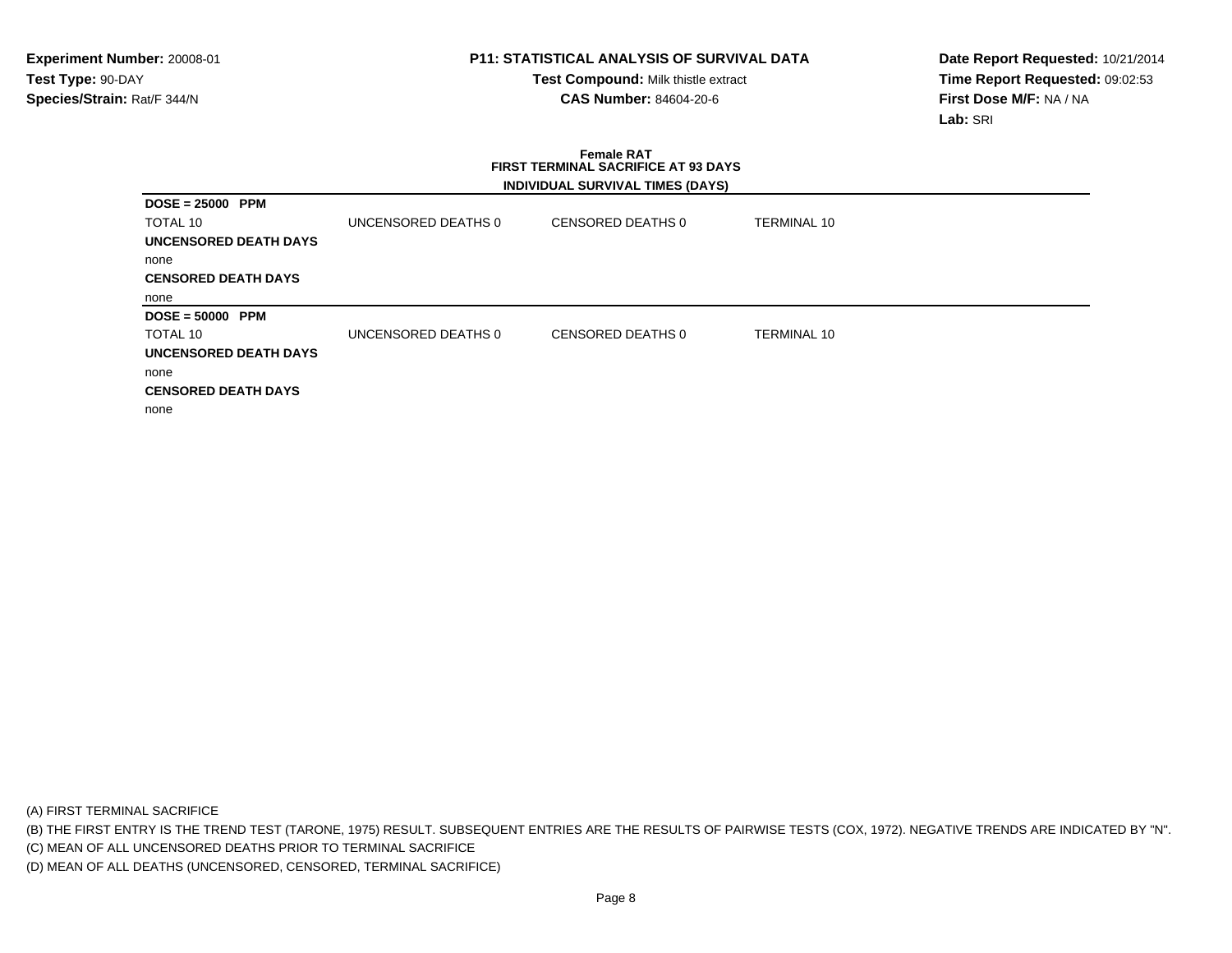**Test Compound:** Milk thistle extract

**CAS Number:** 84604-20-6

**Date Report Requested:** 10/21/2014**Time Report Requested:** 09:02:53**First Dose M/F:** NA / NA**Lab:** SRI

### **Female RATFIRST TERMINAL SACRIFICE AT 93 DAYS**

## **KAPLAN-MEIER SURVIVAL PROBABILITY ESTIMATES (%)**

| <b>DOSE</b>     |       |       |       |       |       | TIME (DAYS) |       |       |       |       |
|-----------------|-------|-------|-------|-------|-------|-------------|-------|-------|-------|-------|
|                 | 10    | 20    | 30    | 40    | 50    | 60          | 70    | 80    | 90    | 93(A) |
| 0<br><b>PPM</b> | 100.0 | 100.0 | 100.0 | 100.0 | 100.0 | 100.0       | 100.0 | 100.0 | 100.0 | 100.0 |
| 3125 PPM        | 100.0 | 100.0 | 100.0 | 100.0 | 100.0 | 100.0       | 100.0 | 100.0 | 100.0 | 100.0 |
| 6250 PPM        | 100.0 | 100.0 | 100.0 | 100.0 | 100.0 | 100.0       | 100.0 | 100.0 | 100.0 | 100.0 |
| 12500 PPM       | 100.0 | 100.0 | 100.0 | 100.0 | 100.0 | 100.0       | 100.0 | 100.0 | 100.0 | 100.0 |
| 25000 PPM       | 100.0 | 100.0 | 100.0 | 100.0 | 100.0 | 100.0       | 100.0 | 100.0 | 100.0 | 100.0 |
| 50000 PPM       | 100.0 | 100.0 | 100.0 | 100.0 | 100.0 | 100.0       | 100.0 | 100.0 | 100.0 | 100.0 |
|                 |       |       |       |       |       |             |       |       |       |       |

(A) FIRST TERMINAL SACRIFICE

(B) THE FIRST ENTRY IS THE TREND TEST (TARONE, 1975) RESULT. SUBSEQUENT ENTRIES ARE THE RESULTS OF PAIRWISE TESTS (COX, 1972). NEGATIVE TRENDS ARE INDICATED BY "N".

(C) MEAN OF ALL UNCENSORED DEATHS PRIOR TO TERMINAL SACRIFICE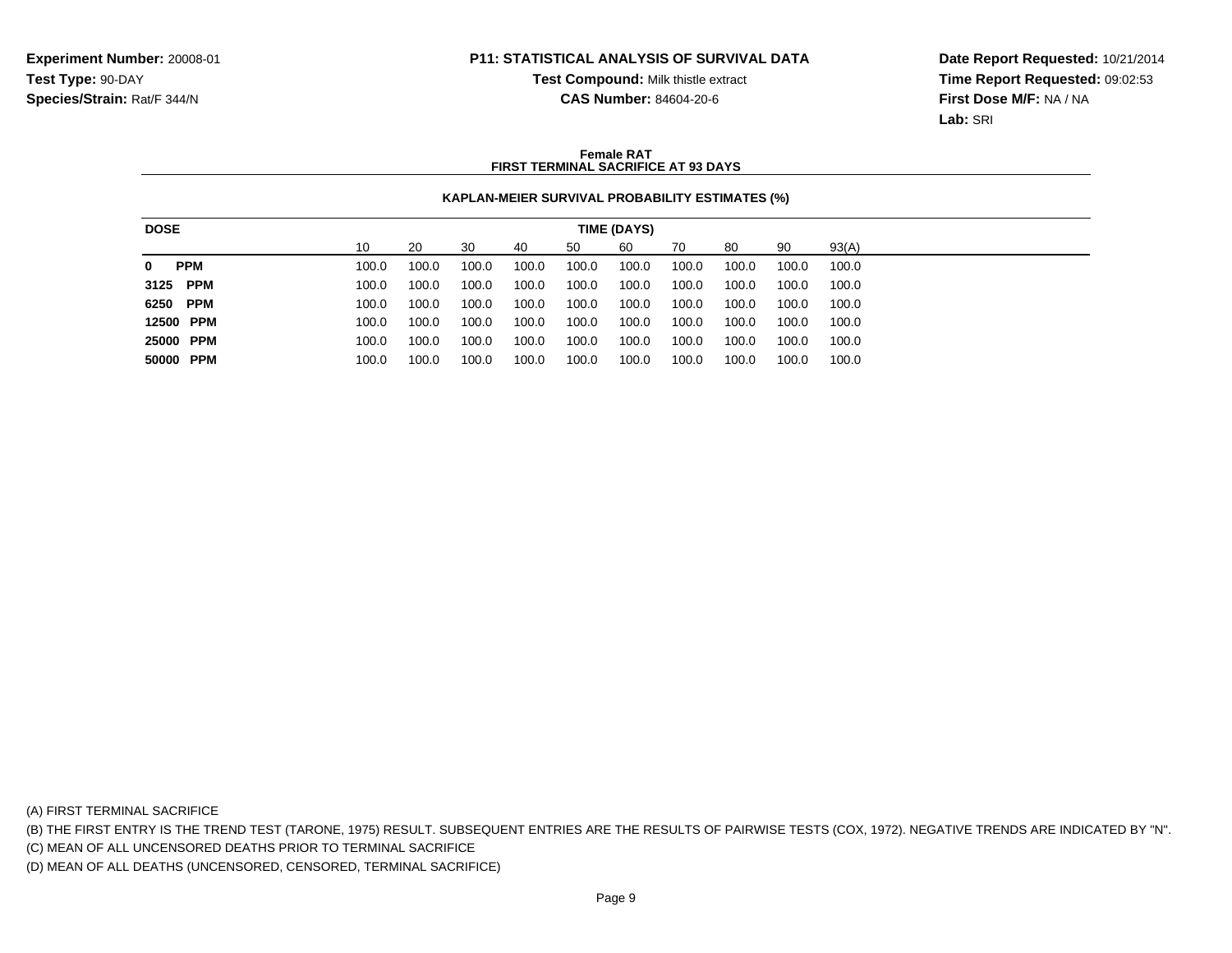**Test Compound:** Milk thistle extract**CAS Number:** 84604-20-6

**Date Report Requested:** 10/21/2014**Time Report Requested:** 09:02:53**First Dose M/F:** NA / NA**Lab:** SRI

### **Female RATFIRST TERMINAL SACRIFICE AT 93 DAYS**

## **SURVIVAL SUMMARY STATISTICS**

| <b>DOSE</b>                           | <b>PPM</b><br>0 | 3125 PPM               | 6250 PPM           | 12500 PPM          |  |
|---------------------------------------|-----------------|------------------------|--------------------|--------------------|--|
| SURVIVAL AT END OF STUDY              | 100.0%          | 100.0%                 | 100.0%             | 100.0%             |  |
| (KAPLAN-MEIER)                        |                 |                        |                    |                    |  |
| <b>SIGNIFICANCE (B)</b>               | $\cdots$        | $\cdots \cdots \cdots$ | $\cdots$           | -----              |  |
| (LIFE TABLE)                          |                 |                        |                    |                    |  |
| <b>MEAN DAY OF NATURAL DEATHS (C)</b> |                 |                        |                    |                    |  |
| (STANDARD ERROR)                      | (.)             | (.)                    | $\left( . \right)$ | $\left( . \right)$ |  |
| <b>MEAN LIFE SPAN (D)</b>             | 93.0            | 93.0                   | 93.0               | 93.0               |  |
| (STANDARD ERROR)                      | (0.0)           | (0.0)                  | (0.0)              | (0.0)              |  |

(A) FIRST TERMINAL SACRIFICE

(B) THE FIRST ENTRY IS THE TREND TEST (TARONE, 1975) RESULT. SUBSEQUENT ENTRIES ARE THE RESULTS OF PAIRWISE TESTS (COX, 1972). NEGATIVE TRENDS ARE INDICATED BY "N".

(C) MEAN OF ALL UNCENSORED DEATHS PRIOR TO TERMINAL SACRIFICE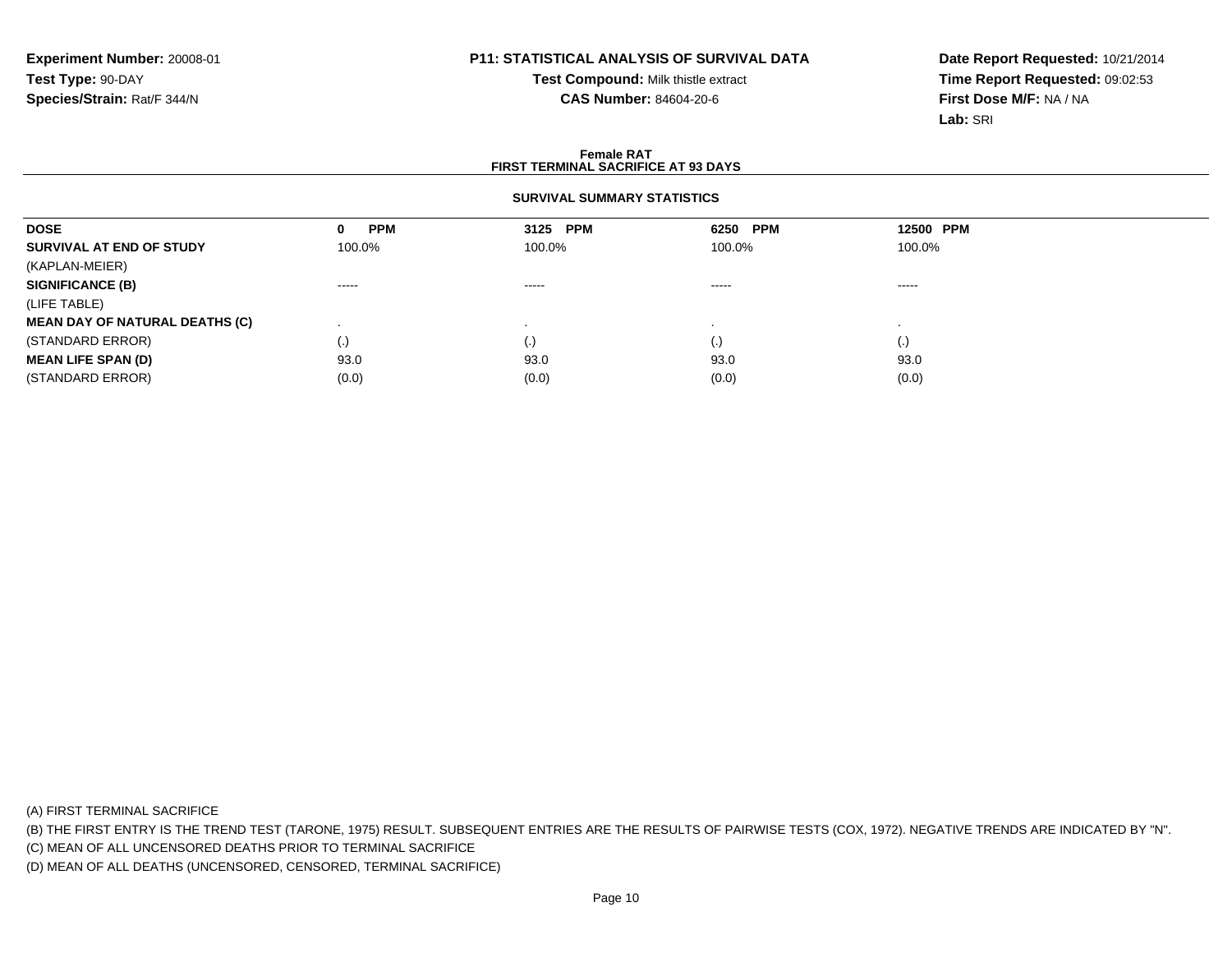**Test Compound:** Milk thistle extract**CAS Number:** 84604-20-6

**Date Report Requested:** 10/21/2014**Time Report Requested:** 09:02:53**First Dose M/F:** NA / NA**Lab:** SRI

### **Female RATFIRST TERMINAL SACRIFICE AT 93 DAYS**

### **SURVIVAL SUMMARY STATISTICS**

| <b>DOSE</b>                           | 25000 PPM | 50000 PPM |
|---------------------------------------|-----------|-----------|
| SURVIVAL AT END OF STUDY              | 100.0%    | 100.0%    |
| (KAPLAN-MEIER)                        |           |           |
| <b>SIGNIFICANCE (B)</b>               | -----     | -----     |
| (LIFE TABLE)                          |           |           |
| <b>MEAN DAY OF NATURAL DEATHS (C)</b> |           |           |
| (STANDARD ERROR)                      | (.)       | (.)       |
| <b>MEAN LIFE SPAN (D)</b>             | 93.0      | 93.0      |
| (STANDARD ERROR)                      | (0.0)     | (0.0)     |

(A) FIRST TERMINAL SACRIFICE

(B) THE FIRST ENTRY IS THE TREND TEST (TARONE, 1975) RESULT. SUBSEQUENT ENTRIES ARE THE RESULTS OF PAIRWISE TESTS (COX, 1972). NEGATIVE TRENDS ARE INDICATED BY "N".

(C) MEAN OF ALL UNCENSORED DEATHS PRIOR TO TERMINAL SACRIFICE